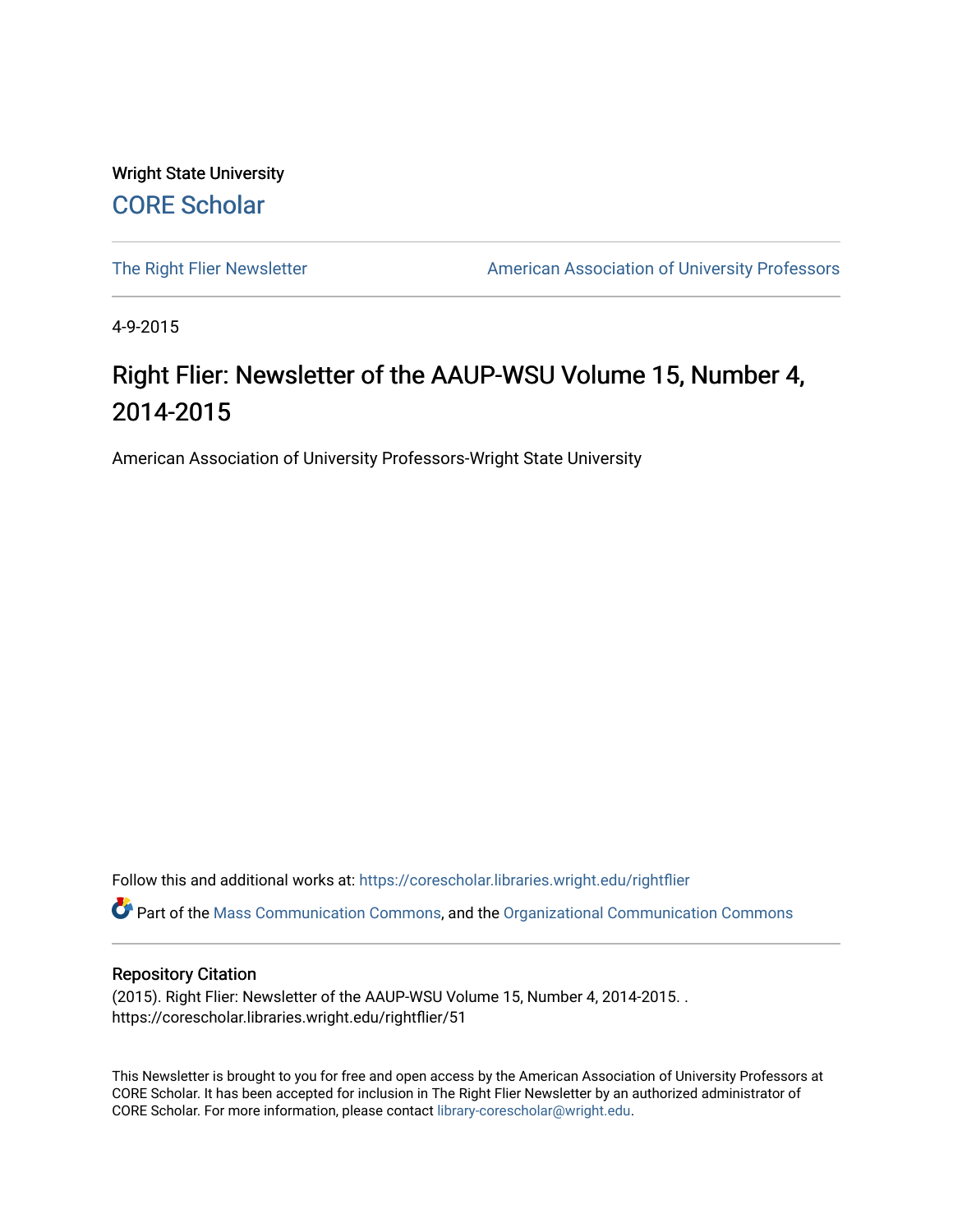# **The Right Flier**

## **The Newsletter of AAUP-WSU**

**Volume 15, Number 4 2014-2015** 

 **Editors: Marty Kich and Linda Farmer** 

# **What Would Life Be Like Without a Union**

### **Rudy Fichtenbaum Chief Negotiator, AAUP-WSU**

 As many of you know Jim Vance and I will be retiring from Wright State at the end of this academic negotiated five contracts for TET faculty and two for NTE faculty. year. Both of us have served on the AAUP-WSU executive committee since the advent of collective bargaining at Wright State University. Our first contract was in 1999 and since that time we have

 The contracts that we have negotiated have been among the best in the state and the contract that non-tenure track faculty. When we negotiate, unlike many other faculty unions, we post weekly updates of each negotiating session to keep faculty aware of how negotiations are proceeding and we negotiated for our NTE faculty is among the best in the nation when it comes to job security for give faculty a chance to weigh-in on what is happening at the negotiating table.

 group of people and now two of us are retiring. We have agreed to come back and work for AAUP- you are going to have to step up and volunteer to run for union office, serve as department liaisons, Volunteers have run our union. We have one part-time administrative assistant but the day-to-day work of running our union, as well as preparing for and engaging in negotiations, by a relative small WSU to help train the next generation of union leaders on our campus. But for that to happen some of lend a hand with our webpage, help improve our presence on social media and help maintain our database.

 incumbents. When an incumbent member of the EC decides to step aside typically there are no When we send out a call announcing new elections the only volunteers that we typically get are volunteers and in the past one or two of use has had to spend many hours recruiting people to run in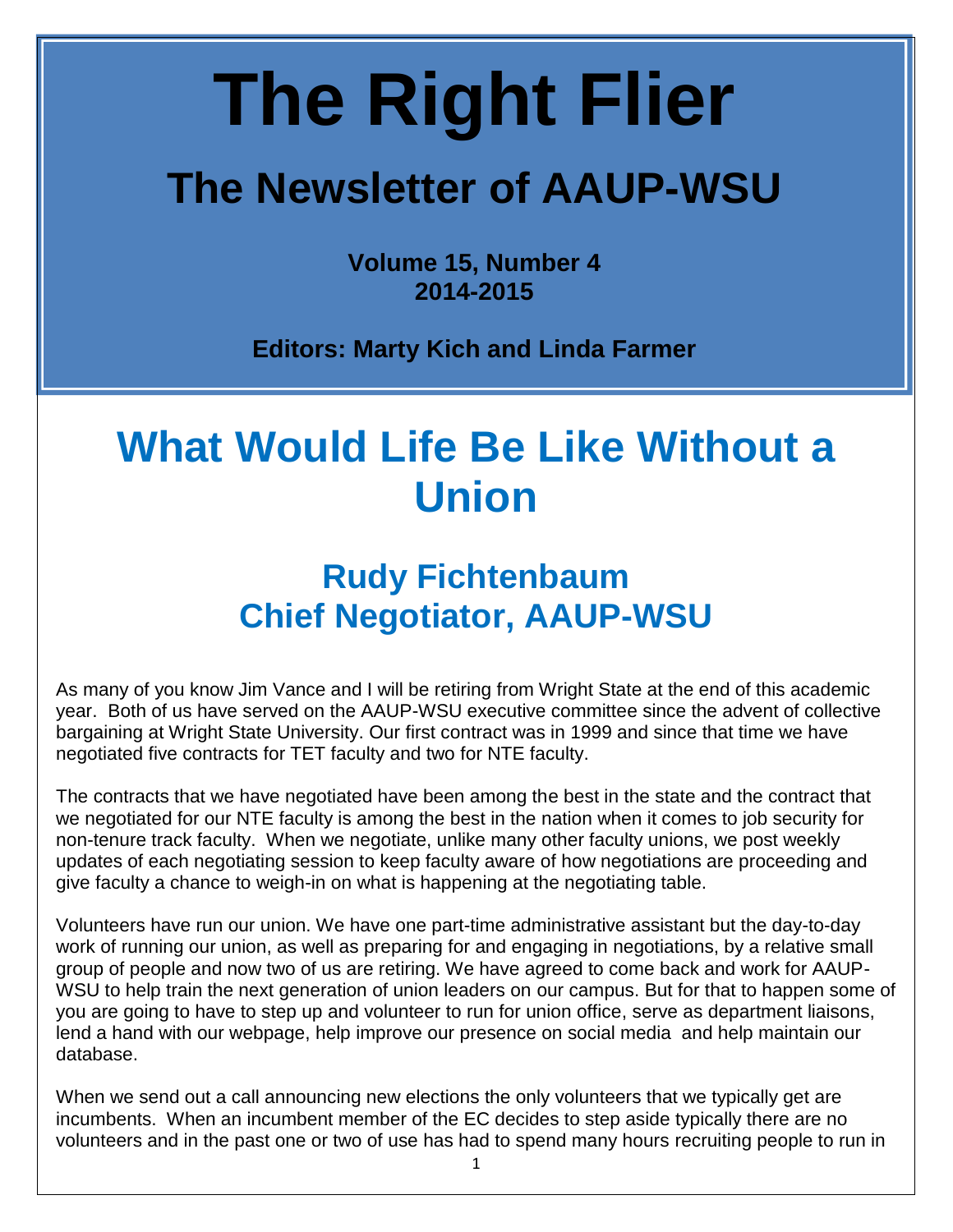turnout is very low. what are generally uncontested elections. When we post updates on negotiations we get almost no questions, comments or suggestions. When we have meetings or sponsor events on campus the

 had a union. What this means is that most of you take for granted the benefits of having a union. However, today AAUP-WSU is at a crossroads. So let me take you back to what things were like at WSU before we

Before we had a union, there were no criteria for promotion and tenure. Decisions about promotion and tenure were in many cases arbitrary and depended in many cases on whether you were liked or disliked. For example, before we had a union, there had never been a woman in the College of Business who had been promoted to the rank of Professor. Women with terminal degrees spent their entire careers at the rank of Assistant Professor and men with masters' degrees became Associate Professors.

 Dean. Some chairs and deans were fair, but many rewarded their "friends" and punished their Before we had a union, raises when we had raises, were 100% at the discretion of the Chair and "enemies." There was no connection between your annual evaluation and your raise.

 with 0%, 1% or 2% with 1% effective in the fall and 1% effective in January (losing out on 6 months of Before we had a union, we had several years in which our real wages went down when we had years a raise).

 Before we had a union, Wright State was the only state university in Ohio that did not offer vision coverage to its faculty.

Before we had a union, there were no domestic partner benefits, no paid parental leave, no adoption assistance and we had fewer opportunities for professional development leaves.

Before we had a union, if you were an instructor or lecturer, you could be dismissed without any due process. Essentially, you had no job security.

 (academic year salary) are \$55,604, \$69,004 and \$84,387. It is also the case that virtually every Before we had a union, there were no minimum salaries at WSU. In our first CBA for TET, we negotiated minimum salaries of \$35,000; \$45,000 and \$55,000 for Assistant, Associate and Professors respectively (academic year contracts). In today's dollars that meant we had minimum salaries of \$49,000, \$63,000 and \$77,000 and there were a significant number of faculty who earned less than these minimums. Today the minimum salary for Assistant, Associate and Professor faculty member in the lowest paying disciplines receives more than a 7.5% increase when he or she is promoted due solely to the minimum salary provisions in the CBA.

 Before we had a union, there were no minimum salaries for NTE faculty. When we negotiated the first CBA for NTE faculty 30% of the faculty in the bargaining unit received an increase due to minimum salaries.

teach summer classes. Before we had a union, there was no guarantee that the administration would hire TET or NTE to

Before we had a union, the administration had the right to unilaterally change the method for conducting student evaluation of teaching.